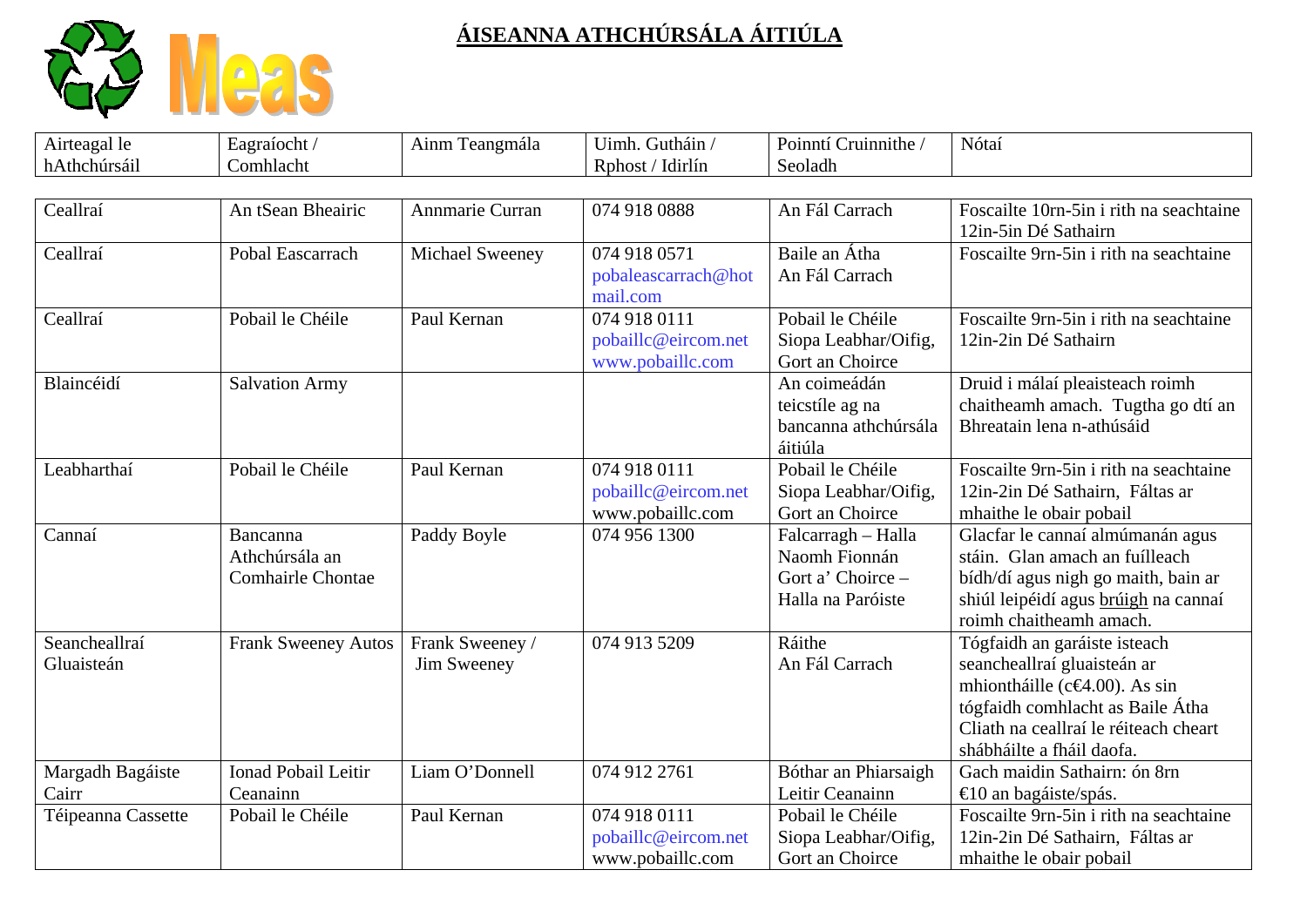

| Airteagal le        | Eagraíocht /         | Ainm Teangmála    | Uimh. Gutháin /     | Poinntí Cruinnithe / | Nótaí                                  |
|---------------------|----------------------|-------------------|---------------------|----------------------|----------------------------------------|
| hAthchúrsáil        | Comhlacht            |                   | Rphost / Idirlín    | Seoladh              |                                        |
|                     |                      |                   |                     |                      |                                        |
| Cluichí Páistí      | Pobail le Chéile     | Paul Kernan       | 074 918 0111        | Pobail le Chéile     | Foscailte 9rn-5in i rith na seachtaine |
|                     |                      |                   | pobaillc@eircom.net | Siopa Leabhar/Oifig, | 12in-2in Dé Sathairn, Fáltas ar        |
|                     |                      |                   | www.pobaillc.com    | Gort an Choirce      | mhaithe le obair pobail                |
| Cártaí Nollaig      | Pobail le Chéile     | Paul Kernan       | 074 918 0111        | Pobail le Chéile     | Foscailte 9rn-5in i rith na seachtaine |
|                     |                      |                   | pobaillc@eircom.net | Siopa Leabhar/Oifig, | 12in-2in Dé Sathairn                   |
|                     |                      |                   | www.pobaillc.com    | Gort an Choirce      |                                        |
| Éadaí               | Déjà vu              |                   |                     | Príomh Sráid         |                                        |
|                     | (N. Uinseann de Pól) |                   |                     | Íochtarach, Leitir   |                                        |
|                     |                      |                   |                     | Ceanainn (in aice le |                                        |
|                     |                      |                   |                     | County Dry Cleaners) |                                        |
| Éadaí               | Arm an tSlánaithe    |                   |                     | An coimeádán         | Druid i málaí pleaisteach roimh        |
|                     |                      |                   |                     | teicstíle ag na      | chaitheamh amach. Tugtar na            |
|                     |                      |                   |                     | bancanna athchúrsála | blaincéidí go dtí an Bhreatain lena n- |
|                     |                      |                   |                     | áitiúla              | athúsáid                               |
| Dlúthdhioscaí       | Pobail le Chéile     | Paul Kernan       | 074 918 0111        | Pobail le Chéile     | Foscailte 9rn-5in i rith na seachtaine |
|                     |                      |                   | pobaillc@eircom.net | Siopa Leabhar/Oifig, | 12in-2in Dé Sathairn, Fáltas ar        |
|                     |                      |                   | www.pobaillc.com    | Gort an Choirce      | mhaithe le obair pobail                |
| Ábhar Múirín        | Na Tithe Gloine      | <b>Sean Diver</b> | 074 918 0994        | Cill Ulta, An Fál    | Boscaí muirín soláthraithe ag          |
| (boscaí fá choinne  |                      |                   |                     | Carrach              | Comhairle Chontae Dhún na nGall ar     |
| fuílleach torthaí + |                      |                   |                     |                      | €13 an ceann                           |
| glasraí)            |                      |                   |                     |                      |                                        |
| <b>DVDanna</b>      | Pobail le Chéile     | Paul Kernan       | 074 918 0111        | Pobail le Chéile     | Foscailte 9rn-5in i rith na seachtaine |
|                     |                      |                   | pobaillc@eircom.net | Siopa Leabhar/Oifig, | 12in-2in Dé Sathairn, Fáltas ar        |
|                     |                      |                   | www.pobaillc.com    | Gort an Choirce      | mhaithe le obair pobail                |
| Earraí Leictreach   | An siopa a           |                   |                     |                      | Tógfaidh an díoltóir isteach do        |
|                     | cheannaíonn tú na    |                   |                     |                      | sheanearra nuair a cheannaíonn tú      |
|                     | hearraí úra ann      |                   |                     |                      | earra úr mar an gcéanna                |
|                     |                      |                   |                     |                      |                                        |
|                     |                      |                   |                     |                      |                                        |
|                     |                      |                   |                     |                      |                                        |
|                     |                      |                   |                     |                      |                                        |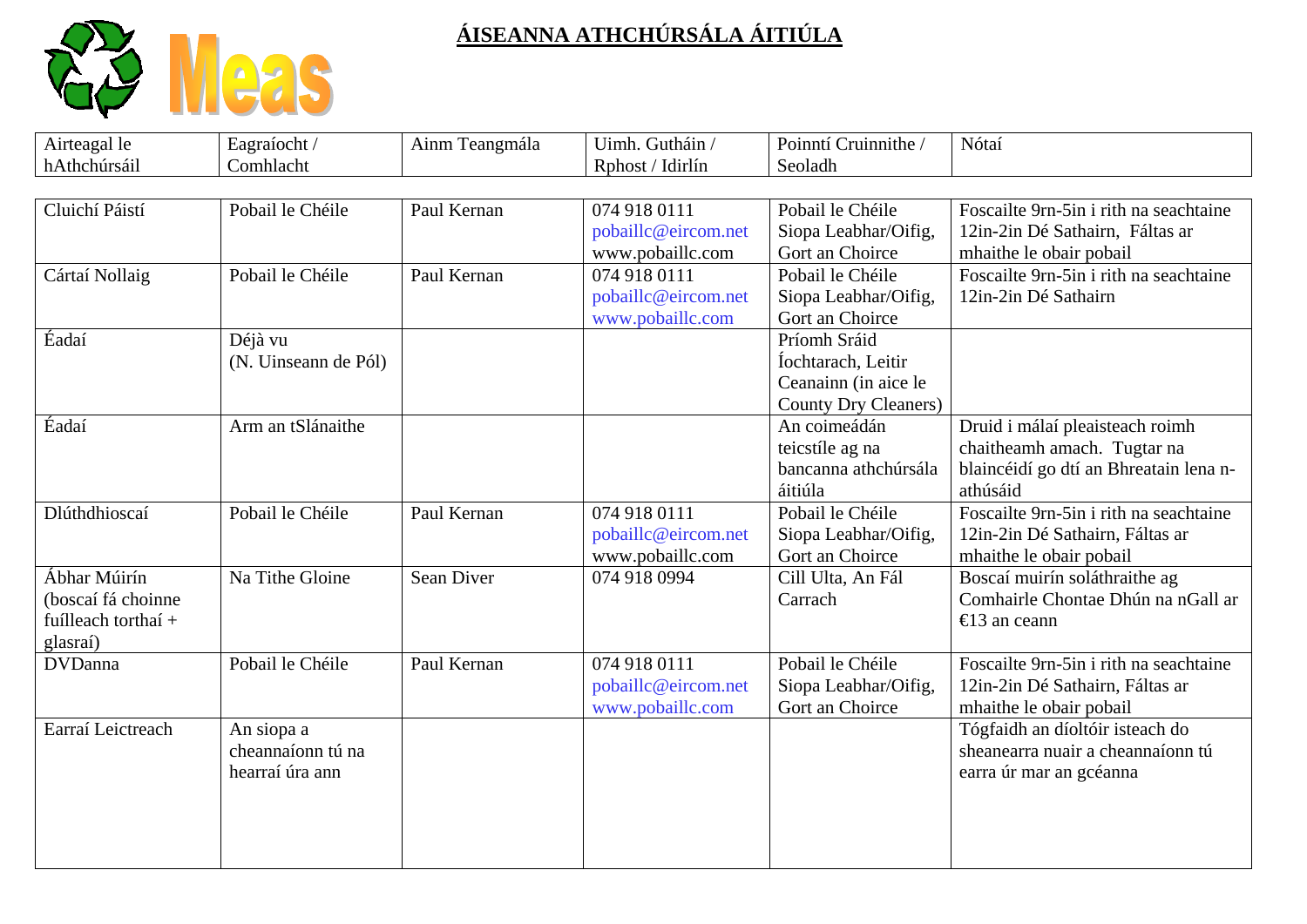

| Airteagal le<br>hAthchúrsáil                                         | Eagraíocht /<br>Comhlacht                                | Ainm Teangmála  | Uimh. Gutháin /<br>Rphost / Idirlín                     | Poinntí Cruinnithe /<br>Seoladh                                                        | Nótaí                                                                                                                                                                                                                                                                                                                                                                                                |
|----------------------------------------------------------------------|----------------------------------------------------------|-----------------|---------------------------------------------------------|----------------------------------------------------------------------------------------|------------------------------------------------------------------------------------------------------------------------------------------------------------------------------------------------------------------------------------------------------------------------------------------------------------------------------------------------------------------------------------------------------|
|                                                                      |                                                          |                 |                                                         |                                                                                        |                                                                                                                                                                                                                                                                                                                                                                                                      |
| Earraí Leictreach                                                    | Denis McCallion                                          | Denis McCallion | 074 916 5592<br>086 8923264                             | An Fán Mór, An Fál<br>Carrach<br>(os coinne cairéal<br>Cassidy)                        | Cruinneoidh sé achan seort earraí<br>leictreach nó thig iad a thabhairt<br>chuig an Ionad tú féin. Seolta chuig<br>an tSín, Sasain agus Béal Feirste lena<br>n-athchúrsáil. Miontháille le híoc:<br>cuisneoirí, ríomhairí, teilifíseáin =<br>$\bigoplus$ 0, innill níochán agus earraí eile<br>saor in aisce. Cuir scairt roimh ré.                                                                  |
| Troscán Tí                                                           | Fred's Furniture<br><b>Store</b><br>(N. Uinseann de Pól) |                 | 086 0819900                                             | <b>Ballyraine Business</b><br>Park, Leitir Ceanainn<br>(in aice Eutech<br>Engineering) | Tógfaidh agus díolfaidh troscán tí atá<br>gan iarraidh. Ba chóir go mbeadh sé i<br>gcruth maith. Laetha cruinnithe: Dé<br>Céadaoin/Déardaoin.                                                                                                                                                                                                                                                        |
| Buidéil/Prócaí Gloine                                                | Bancanna<br>Athchúrsála an<br><b>Comhairle Chontae</b>   | Paddy Boyle     | 074 956 1300                                            | An Fál Carrach -<br>Halla Naomh<br>Fionnán<br>Gort a' Choirce -<br>Halla na Paróiste   | Glan amach an fuílleach bídh/dí uilig<br>$+$ nigh go maith $+$ bain ar shiúl lipéidí<br>agus cláracha roimh chaitheamh<br>amach. Bheirtear an gloine chuig<br>comhlacht athchúrsála i mBéal<br>Feirste darbh ainm Kosmos<br>Recycling. Úsáidtear gloine fá<br>choinne táirgí garraithe,<br>greanroiseadh, scealpóga cloiche fá<br>choinne steancadh méaróga, córais<br>scagachán, poill ghainimh srl |
| Míreanna Mearaí                                                      | Pobail le Chéile                                         | Paul Kernan     | 074 918 0111<br>pobaillc@eircom.net<br>www.pobaillc.com | Pobail le Chéile<br>Siopa Leabhar/Oifig,<br>Gort an Choirce                            | Foscailte 9rn-5in i rith na seachtaine<br>12in-2in Dé Sathairn, Fáltas ar<br>mhaithe le obair pobail                                                                                                                                                                                                                                                                                                 |
| Miotail-<br>neamhstrusta:<br>Copar, Prás, Luaidhe,<br>Alúmanam, Sinc | Joe McCann                                               | Joe McCann      | 074 954 3407<br>087 6997859                             | An Mullach Dearg<br>Cionn Caslach                                                      | Faigheann tú íocaíocht ar na hearraí<br>miotail a bheir tú daofa. Déantar na<br>miotail a ghlanadh agus a phróiseál<br>agus a sheoladh chuig an Ind/tSín<br>lena n-athleátán.                                                                                                                                                                                                                        |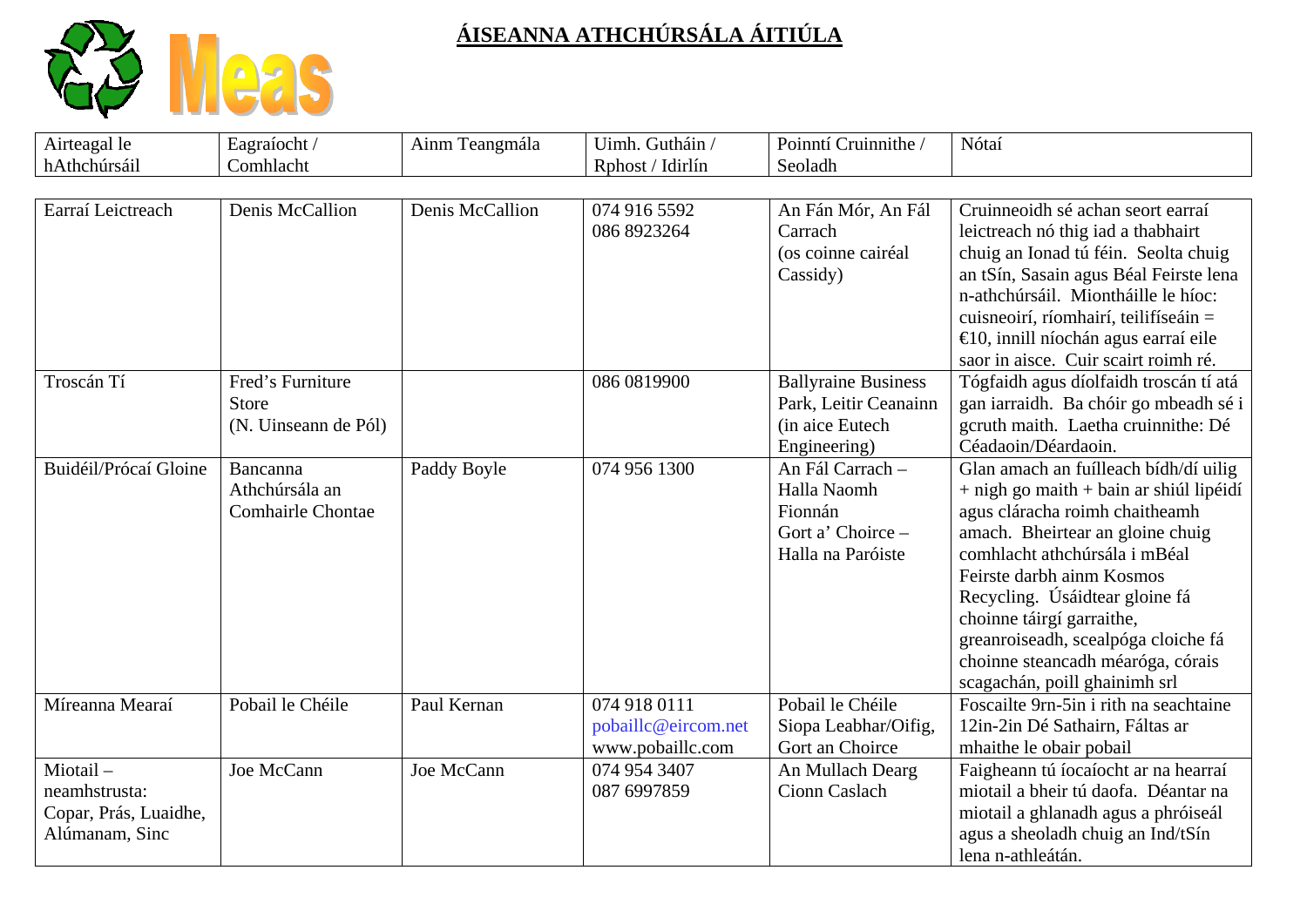

| Airteagal le        | Eagraíocht /                                            | Ainm Teangmála      | Uimh. Gutháin /                         | Poinntí Cruinnithe /                                                                                                           | Nótaí                                                                                                                                                                                                               |
|---------------------|---------------------------------------------------------|---------------------|-----------------------------------------|--------------------------------------------------------------------------------------------------------------------------------|---------------------------------------------------------------------------------------------------------------------------------------------------------------------------------------------------------------------|
| hAthchúrsáil        | Comhlacht                                               |                     | Rphost / Idirlín                        | Seoladh                                                                                                                        |                                                                                                                                                                                                                     |
| Gutháin Póca        | <b>Comhairle Chontae</b>                                |                     | 074 956 1300 or                         | Oifig Seirbhísí                                                                                                                | Fáltas ar mhaithe le Ospidéal                                                                                                                                                                                       |
|                     | Dhún na nGall                                           |                     | 08451 302010<br>www.bringaphone.co<br>m | Pobail, An Clochán<br>Liath                                                                                                    | Ollscoile Sráid Teampaill do Pháistí.                                                                                                                                                                               |
| Gutháin (Fóin) Póca | An siopa gutháin a<br>cheannaíonn tú fón<br>póca úr ann |                     |                                         |                                                                                                                                | Tógfaidh an díoltóir isteach do<br>sheanfón nuair a cheannaíonn tú fón<br>úr uaidh.                                                                                                                                 |
| Gutháin Póca        | Vodafone                                                | Reception           | 074 912 0666                            | Príomh Sráid, Leitir<br>Ceanainn                                                                                               | Foscailte 9.30rn - 6in Luan-Satharn<br>Fáltas ar mhaithe le Ospís Dhún na<br>nGall                                                                                                                                  |
| Gutháin Póca        | O <sub>2</sub>                                          | Reception           | 074 912 9800                            | Unit 2, Greene's<br>Shopping Centre,<br>Príomh Sráid, Leitir<br>Ceanainn                                                       | Foscailte 9.30rn - 6in Luan-Satharn<br>Aisíocaíocht tugtha don fón atá tú ag<br>trádáil isteach má tá sé ag obair go<br>fóill                                                                                       |
| Seancharranna       | Denis McCallion                                         | Denis McCallion     | 074 916 5592<br>086 8923264             | An Fán Mór, An Fál<br>Carrach<br>(os coinne cairéal<br>Cassidy)                                                                | Cuir scairt roimh ré. Dhéanfaidh<br>seiceáil ar suíomh an seanchairr ar<br>dtús ansin eagraítear leoraí leis an<br>tógáil a dhéanamh. Táille ó €20-€40<br>lena dtógáil. Seolta chuig an tSín<br>lena n-athchúrsáil. |
| Páipéar             | Bancanna<br>Athchúrsála an<br><b>Comhairle Chontae</b>  | Paddy Boyle         | 074 956 1300                            | An Clochán Liath -<br>carrchlós in aice an<br>príomhshráid                                                                     | Glan ar shiúl fuílleach bídh ar bith.<br>Comhbhrúigh an páipéar uilig -<br>coinnigh cothrom roimh chaitheamh<br>amach                                                                                               |
| Páipéar             | Sharkey's Waste                                         | <b>Tony Sharkey</b> | 074 954 8229<br>087-2364960             | Bun na mBeann,<br>Anagaire,<br>Co. Dhún na nGall<br>Fiafraigh uathu cá<br>huair + cá háit a<br>dtógtar na málaí<br>athchúrsála | Ceannaigh málaí athchúrsála sna<br>siopaí áitiúla. Glan ar shiúl fuílleach<br>bídh ar bith ón pháipéar.<br>Comhbhrúigh an páipéar uilig -<br>coinnigh cothrom roimh chaitheamh<br>amach                             |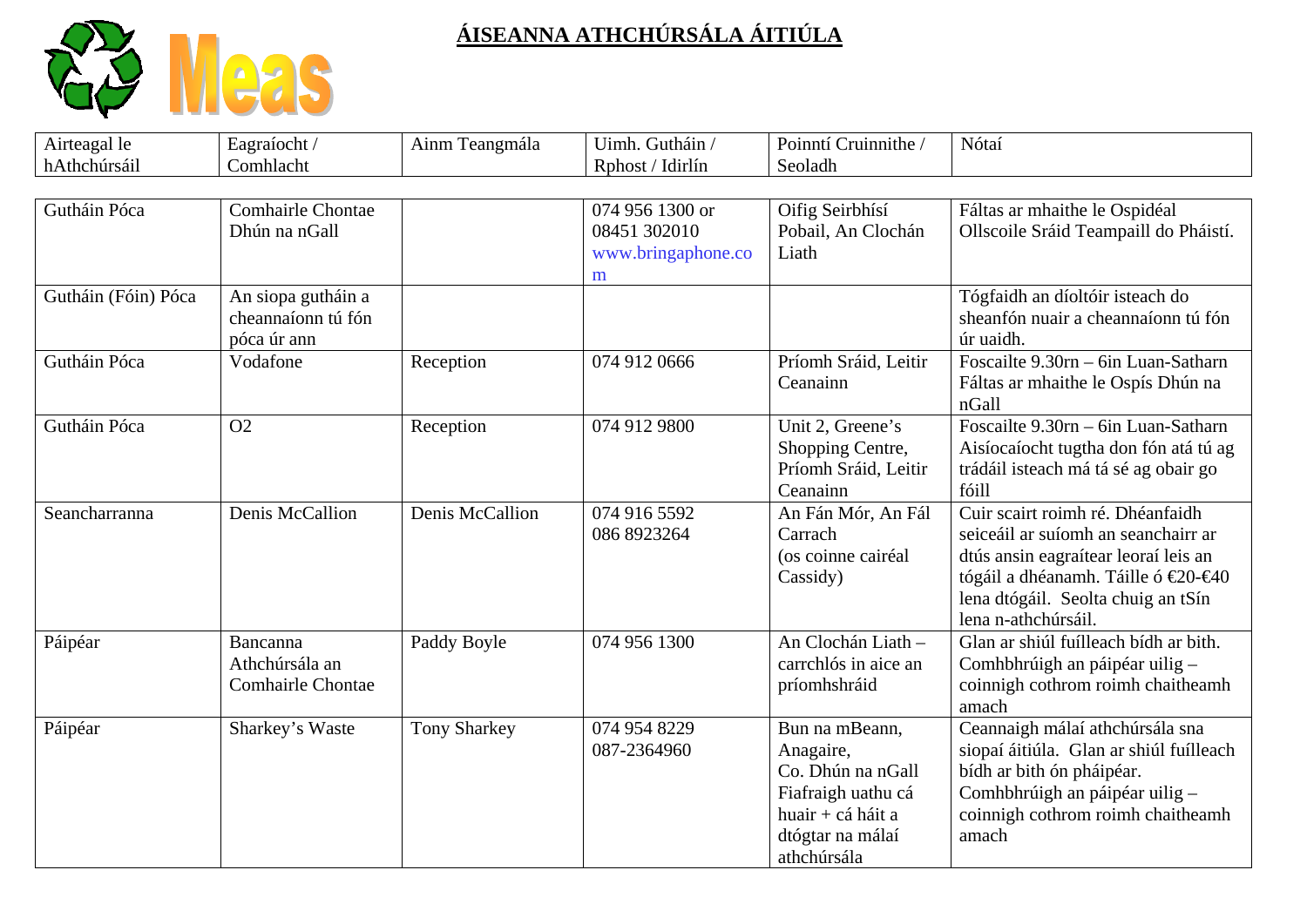

| Airteagal le      | Eagraíocht /                                           | Ainm Teangmála      | Uimh. Gutháin /                                         | Poinntí Cruinnithe /                                                                                                                  | Nótaí                                                                                                                                                                                   |
|-------------------|--------------------------------------------------------|---------------------|---------------------------------------------------------|---------------------------------------------------------------------------------------------------------------------------------------|-----------------------------------------------------------------------------------------------------------------------------------------------------------------------------------------|
| hAthchúrsáil      | Comhlacht                                              |                     | Rphost / Idirlín                                        | Seoladh                                                                                                                               |                                                                                                                                                                                         |
| Páipéar           | Ferry's Waste                                          | Jim Ferry           | 074 912 6719<br>www.ferrysrefuse.co<br>m                | 13c Rosemount,<br>Leitir Ceanainn, Co.<br>Dhún na nGall<br>Fiafraigh uathu cá<br>huair + cá háit a<br>dtógtar na málaí<br>athchúrsála | Ceannaigh málaí athchúrsála sna<br>siopaí áitiúla. Glan ar shiúl fuílleach<br>bídh ar bith ón pháipéar.<br>Comhbhrúigh an páipéar uilig -<br>coinnigh cothrom roimh chaitheamh<br>amach |
| Pleaisteach       | Bancanna<br>Athchúrsála an<br><b>Comhairle Chontae</b> | Paddy Boyle         | 074 956 1300                                            | An Clochan Liath -<br>Dungloe - carrchlós<br>in aice an<br>príomhshráid                                                               | Glan ar shiúl fuílleach bídh ar bith +<br>nigh go maith + brúigh achan píosa<br>pacáistiú agus achan coimeádán<br>roimh chaitheamh amach                                                |
| Pleaisteach       | Sharkey's Waste                                        | <b>Tony Sharkey</b> | 074 954 8229<br>087-2364960                             | Bun na mBeann,<br>Anagaire,<br>Co. Dhún na nGall<br>Fiafraigh uathu cá<br>huair + cá háit a<br>dtógtar na málaí<br>athchúrsála        | Glan ar shiúl fuílleach bídh ar bith $+$<br>nigh go maith + brúigh achan píosa<br>pacáistiú agus achan coimeádán<br>roimh chaitheamh amach                                              |
| Pleaisteach       | Ferry's Waste                                          | Jim Ferry           | 074 912 6719<br>www.ferrysrefuse.co<br>m                | 13c Rosemount.<br>Leitir Ceanainn,<br>Co. Dhún na nGall<br>Fiafriagh uathu cá<br>huair + cá háit a<br>dtógtar na málaí<br>athchúrsála | Glan ar shiúl fuílleach bídh ar bith +<br>nigh go maith + brúigh achan píosa<br>pacáistiú agus achan coimeádán<br>roimh chaitheamh amach                                                |
| Cartúis Printéara | Pobail le Chéile                                       | Paul Kernan         | 074 918 0111<br>pobaillc@eircom.net<br>www.pobaillc.com | Pobail le Chéile<br>Siopa Leabhar/Oifig,<br>Gort an Choirce                                                                           | Foscailte 9rn-5in i rith na seachtaine<br>12in-2in Dé Sathairn, Fáltas ar<br>mhaithe le obair pobail                                                                                    |
| Spéaclaí / Gloiní | Damien Quinn<br>Optician                               | Oifig Fáiltiú       | 074 916 2040<br>www.damienquinnopt<br>icians.com        | An Fál Carrach                                                                                                                        | Seolta chuig tíortha atá i mbéal<br>forbartha lena n-athúsáid                                                                                                                           |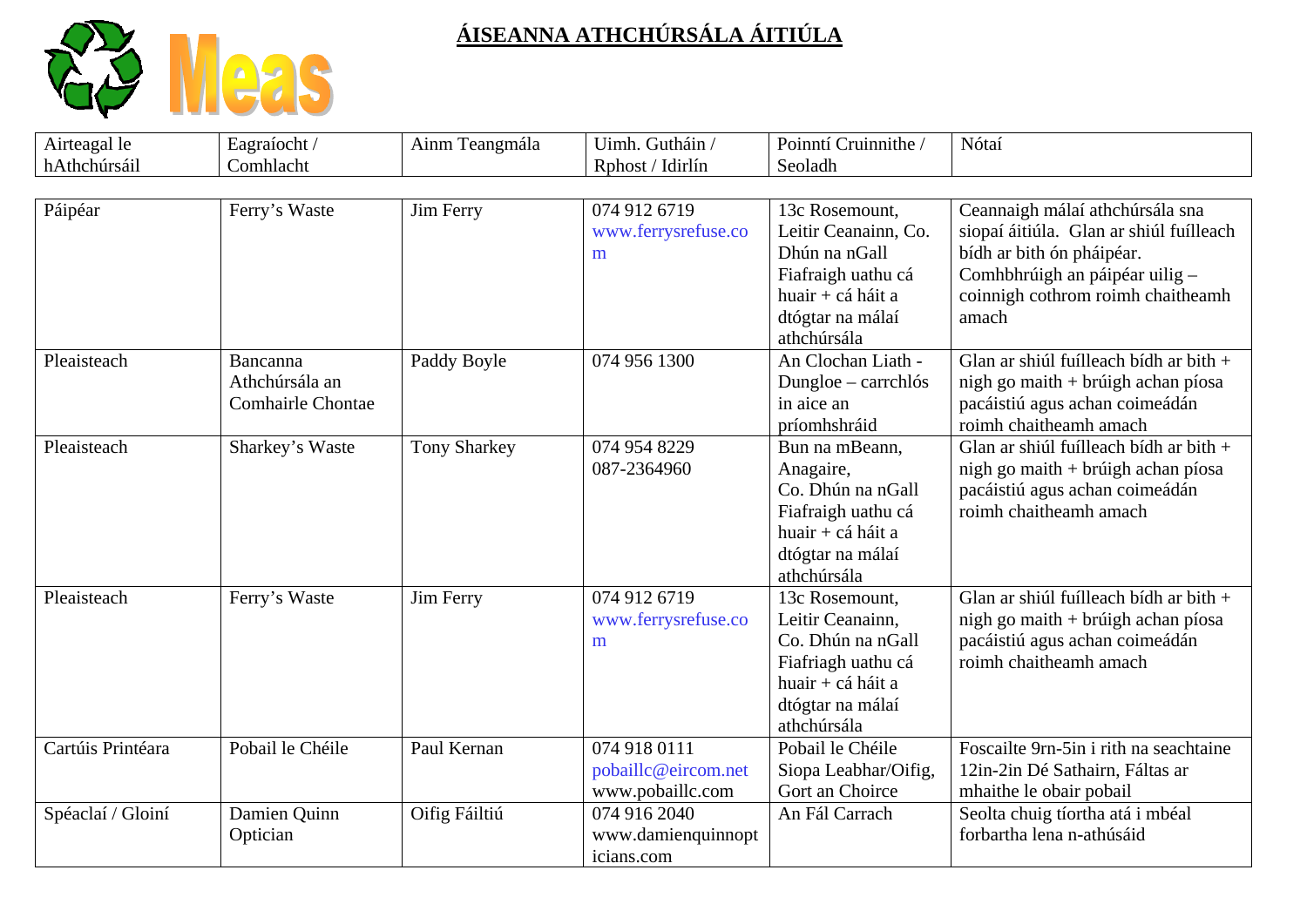

| Airteagal le<br>hAthchúrsáil | Eagraíocht /<br>Comhlacht                            | Ainm Teangmála                                                                                     | Uimh. Gutháin /<br>Rphost / Idirlín                     | Poinntí Cruinnithe /<br>Seoladh                                                                                                                                   | Nótaí                                                                                                                                                                                                                                           |
|------------------------------|------------------------------------------------------|----------------------------------------------------------------------------------------------------|---------------------------------------------------------|-------------------------------------------------------------------------------------------------------------------------------------------------------------------|-------------------------------------------------------------------------------------------------------------------------------------------------------------------------------------------------------------------------------------------------|
|                              |                                                      |                                                                                                    |                                                         |                                                                                                                                                                   |                                                                                                                                                                                                                                                 |
| Stampaí (úsáidithe)          | <b>Irish Peatland</b><br><b>Conservation Council</b> |                                                                                                    | http://www.ipcc.ie/sta<br>mps.html                      | <b>IPCC</b><br>Lullymore<br>Ráth Iomgháin<br>Co. Chill Dara                                                                                                       | Níl feidhm ar bith iad a bhaint den<br>pháipéar. Fág imeall 1cm thart orthu<br>+ seol chuig IPCC. Díoltar pacaí<br>stampaí i siopa comhshaoil an IPCC.<br>Fáltas ar mhaithe le caomhnú caoráin<br>na hÉireann.                                  |
| Cásanna                      | Déjà vu<br>(N. Uinseann de Pól)                      |                                                                                                    |                                                         | Príomh Sráid<br>Íochtarach, Leitir<br>Ceanainn (in aice le<br>County Dry Cleaners)                                                                                |                                                                                                                                                                                                                                                 |
| Teilifíseáin                 | An siopa a<br>cheannaíonn tú an<br>teilifís úr ann   |                                                                                                    |                                                         |                                                                                                                                                                   | Tógfaidh an díoltóir isteach do<br>sheanteilifís nuair a cheannaíonn tú<br>ceann úr uaidh.                                                                                                                                                      |
| Teilifíseáin                 | <b>Comhairle Chontae</b><br>Dhún na nGall            | David Friel<br>(oifigeach<br>athchúrsála) nó<br><b>Suzanne Tinney</b><br>(rannóg<br>timpeallachta) | 074 917 2258<br>www.donegalcoco.ie                      | <b>Ionad Conláiste</b><br>Cathartha Srath an<br>Urláir, Bóthar an<br>Iarnróid nó Ionad<br>Conláiste Cathartha<br>An Charn<br>Domhnaigh (in aice<br>le Altan Fish) | Srath an Urláir foscailte ar:<br>Déardaoin 12.30in-7in, Dé hAoine<br>agus Dé Sathairn 8.30rn-2in.<br>Carn Domhnach foscailte ar: Dé<br>Luain, Dé Céadaoin agus Dé Sathairn<br>8.30rn-4.30in. Miontháille le híoc<br>nuair a fhágtar an teilifís |
| Uirlisí Úsáidithe            | Pobail le Chéile                                     | Paul Kernan                                                                                        | 074 918 0111<br>pobaillc@eircom.net<br>www.pobaillc.com | Pobail le Chéile<br>Siopa Leabhar/Oifig,<br>Gort an Choirce                                                                                                       | Foscailte 9rn-5in i rith na seachtaine<br>12in-2in Dé Sathairn, Ionad Fágála fá<br>choinne Tools for Solidarity - Seolta<br>chuig tíortha atá i mbéal forbartha<br>lena n-athúsáid                                                              |
| Físeáin                      | Pobail le Chéile                                     | Paul Kernan                                                                                        | 074 918 0111<br>pobaillc@eircom.net<br>www.pobaillc.com | Pobail le Chéile<br>Siopa Leabhar/Oifig,<br>Gort an Choirce                                                                                                       | Foscailte 9rn-5in i rith na seachtaine<br>12in-2in Dé Sathairn, Fáltas ar<br>mhaithe le obair pobail                                                                                                                                            |